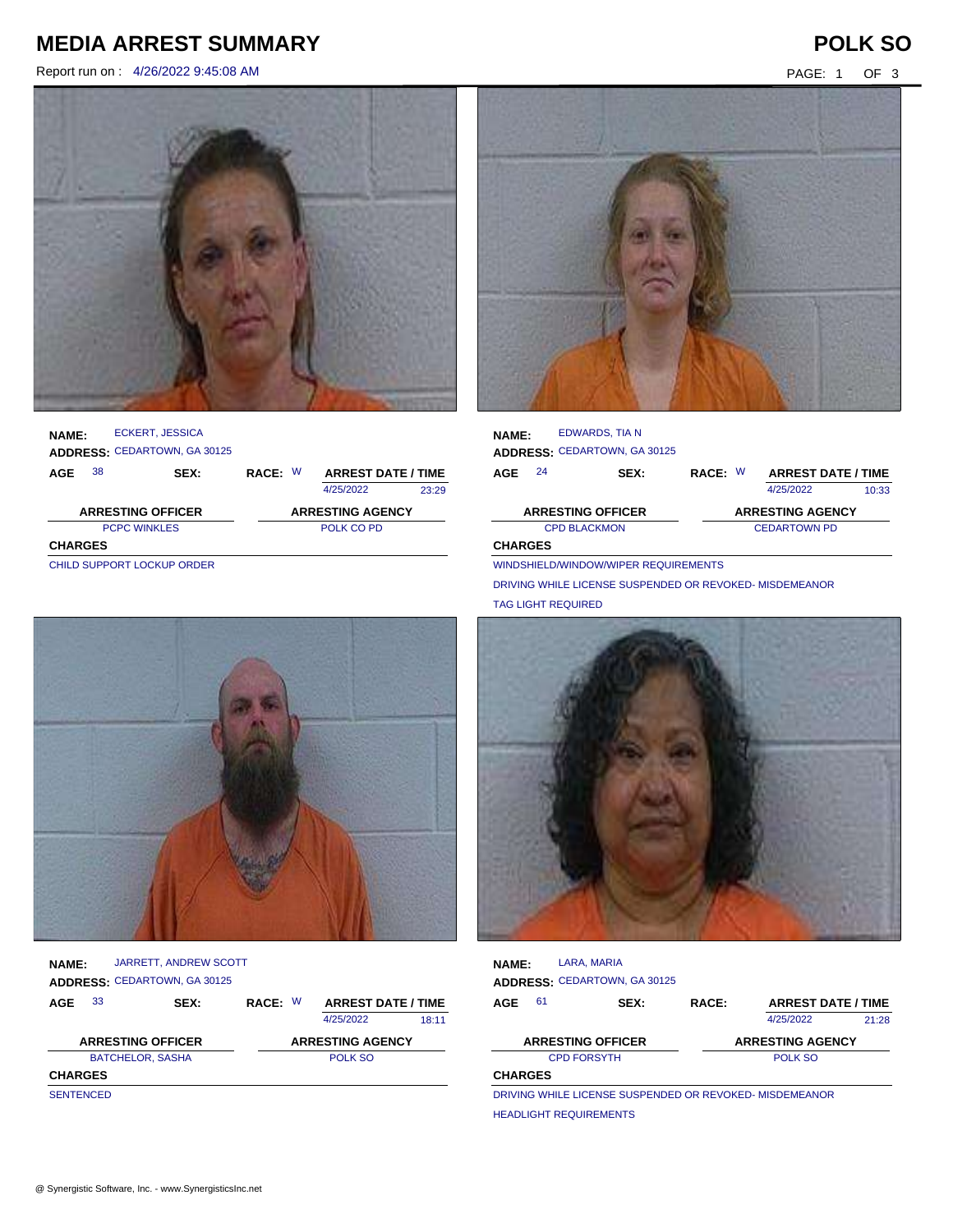## **MEDIA ARREST SUMMARY POLK SO**

Report run on : 4/26/2022 9:45:08 AM PAGE: 2 OF 3



| <b>NAME:</b> |      | LIEURANCE, JAY CHARLES              |         |                           |       |
|--------------|------|-------------------------------------|---------|---------------------------|-------|
|              |      | <b>ADDRESS: CEDARTOWN, GA 30125</b> |         |                           |       |
| AGE          | - 32 | SEX:                                | RACE: W | <b>ARREST DATE / TIME</b> |       |
|              |      |                                     |         | 4/25/2022                 | 23:00 |
|              |      |                                     |         |                           |       |

PCPD SELF POLK CO PD **CHARGES ARRESTING OFFICER ARRESTING AGENCY** AGGRAVATED STALKING

TERRORISTIC THREATS AND ACTS

HARASSING COMMUNICATIONS



| <b>NAME:</b>             | <b>PARKER, TONY WAYNE</b>           |                         |                           |       |
|--------------------------|-------------------------------------|-------------------------|---------------------------|-------|
|                          | <b>ADDRESS: CEDARTOWN, GA 30125</b> |                         |                           |       |
| 65<br>AGE                | <b>SEX:</b>                         | RACE: W                 | <b>ARREST DATE / TIME</b> |       |
|                          |                                     |                         | 4/25/2022                 | 15:36 |
| <b>ARRESTING OFFICER</b> |                                     | <b>ARRESTING AGENCY</b> |                           |       |
| <b>CPD-BARNES</b>        |                                     | <b>CEDARTOWN PD</b>     |                           |       |
| <b>CHARGES</b>           |                                     |                         |                           |       |

BENCH WARRANT- MAGISTRATE COURT



| <b>NAME:</b>   |    | <b>OWENS, DEMESHIA</b><br>ADDRESS: CARROLLTON, GA 30117 |             |  |                           |       |
|----------------|----|---------------------------------------------------------|-------------|--|---------------------------|-------|
| AGE            | 22 | <b>SEX:</b>                                             | RACE: B     |  | <b>ARREST DATE / TIME</b> |       |
|                |    |                                                         |             |  | 4/25/2022                 | 13:04 |
|                |    | <b>ARRESTING OFFICER</b>                                |             |  | <b>ARRESTING AGENCY</b>   |       |
|                |    | <b>RPD-SPECK</b>                                        | ROCKMART PD |  |                           |       |
| <b>CHARGES</b> |    |                                                         |             |  |                           |       |

HOLD FOR VILLA RICA PD



| <b>NAME:</b>   |    | <b>SMITH. TOMMY RAY</b>                              |                     |  |                           |       |
|----------------|----|------------------------------------------------------|---------------------|--|---------------------------|-------|
|                |    | <b>ADDRESS: CEDARTOWN, GA 30125</b>                  |                     |  |                           |       |
| AGE            | 64 | SEX:                                                 | RACE: W             |  | <b>ARREST DATE / TIME</b> |       |
|                |    |                                                      |                     |  | 4/25/2022                 | 02:20 |
|                |    | <b>ARRESTING OFFICER</b>                             |                     |  | <b>ARRESTING AGENCY</b>   |       |
|                |    | <b>CPD-BARNETT</b>                                   | <b>CEDARTOWN PD</b> |  |                           |       |
| <b>CHARGES</b> |    |                                                      |                     |  |                           |       |
|                |    | <b>DOCCECCION OF TOOLS EOD COMMICCION OF A CRIME</b> |                     |  |                           |       |

POSSESSION OF TOOLS FOR COMMISSION OF A CRIME POSSESSION OF METHAMPHETAMINE